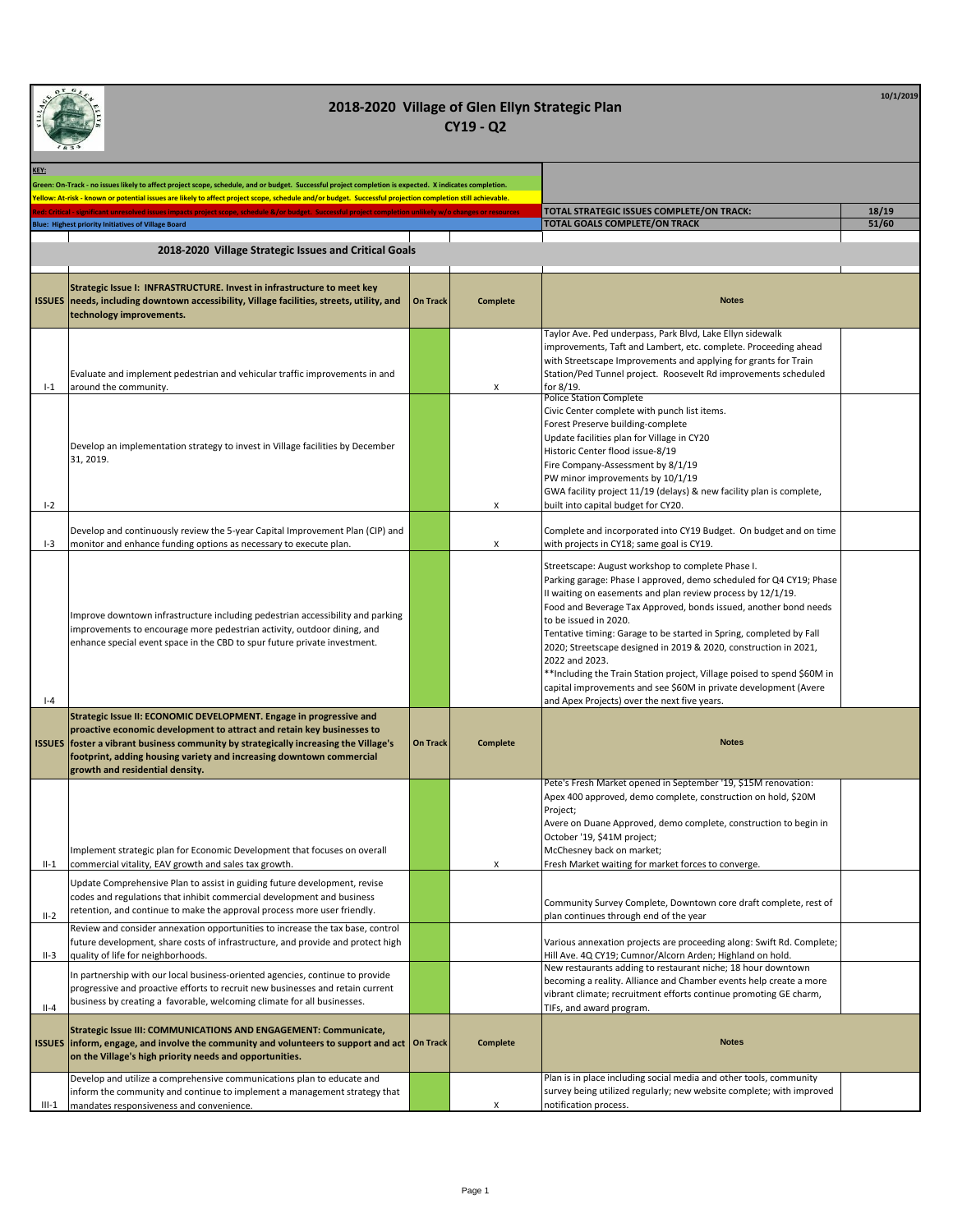

**10/1/2019**

|         | 1834                                                                                  |                 |                 |                                                                     |  |
|---------|---------------------------------------------------------------------------------------|-----------------|-----------------|---------------------------------------------------------------------|--|
|         |                                                                                       |                 |                 |                                                                     |  |
|         | Utilize multiple communication tools to ensure the Village is engaged with            |                 |                 | New Website, Social Media, e-news, etc. Emergency communication     |  |
| $III-2$ | residents, businesses, and intergovernmental partners.                                |                 | X               | includes radio station, alerting system, and sirens.                |  |
|         | Communicate the strategic plan and priorities and ensure the Village Board and        |                 |                 |                                                                     |  |
| $III-3$ | Boards and Commissions are aligned.                                                   |                 | X               | Quarterly updates on website and VB workshops.                      |  |
|         | Recruit and identify meaningful roles for volunteers.                                 |                 |                 | Completed a more formal communication plan to volunteers, Village   |  |
| $III-4$ |                                                                                       |                 | X               | President meets with chairs a few times a year.                     |  |
|         | Strategic Issue IV: FINANCIAL SUSTAINABILITY. Grow revenue and focus                  |                 |                 |                                                                     |  |
|         | ISSUES spending in line with anticipated resources to meet the highest priority needs | <b>On Track</b> | <b>Complete</b> | <b>Notes</b>                                                        |  |
|         | and maintain the Village's AAA bond rating.                                           |                 |                 |                                                                     |  |
|         |                                                                                       |                 |                 | Renegotiated contracts in 2018: EMS, Refuse and water rates.        |  |
|         |                                                                                       |                 |                 | Evaluating revenue options: Food and Beverage Tax, storm water fee, |  |
|         | Evaluate new revenue concepts and cost controls that continue to deliver high         |                 |                 | and building permit fees. Food and Beverage Tax approved;           |  |
| $VI-1$  | quality services and necessary capital investment.                                    |                 | X               | Water/Sewer Fee frozen for CY19; survey pending.                    |  |
|         | Complete financial monitoring including annual audits, five-year forecast, CIP,       |                 |                 | Budget and audit awards received.                                   |  |
| $VI-2$  | and Scorecard as appropriate to maintain long-term financial stability.               |                 | X               | Scorecard to be completed by 10/19                                  |  |
|         |                                                                                       |                 |                 | Focused on retention and results.                                   |  |
|         |                                                                                       |                 |                 | Succession planning is ongoing within all departments.              |  |
|         | Ensure maximum productivity and efficiency by reviewing staffing allocations,         |                 |                 | Performance reviews and talent management meetings will be          |  |
|         | creating succession plans, motivating employees by focusing on talent                 |                 |                 | complete this fall determining 100% merit system.                   |  |
|         | development and training to empower the greatest asset in the organization:           |                 |                 | Assessment of overall employee engagement by 8/1 and rolling out    |  |
| $VI-3$  | employees.                                                                            |                 |                 | ways to improve in Q4 and next year.                                |  |
|         | Strategic Issue V: Village Links/Reserve 22 mission is to enhance the quality of      |                 |                 |                                                                     |  |
|         | ISSUES life in Glen Ellyn by offering outstanding recreational and dining             | <b>On Track</b> | <b>Complete</b> | <b>Notes</b>                                                        |  |
|         | opportunities, while providing storm water protection, at no costs to the             |                 |                 |                                                                     |  |
|         |                                                                                       |                 |                 | 2018 was challenging weather year, impacting golf and restaurant,   |  |
|         |                                                                                       |                 |                 | banquet business was strong again. Restaurant renovation did met    |  |
| $V-1$   |                                                                                       |                 |                 | goal of 15% increase, something to build on for 2019. '19 has been  |  |
|         | Develop and implement business goals and growth options to maximize profits           |                 |                 | slow due to very poor weather this spring. Summer was very strong,  |  |
|         | without sacrificing overall quality or resident/community benefits.                   |                 |                 | best months on record from a revenue perspective.                   |  |
|         | Reposition Reserve 22 with renewed focus on quality and consistent food and           |                 |                 | New Management team on board and driving results. Met quality       |  |
| $V-2$   | service.                                                                              |                 | Χ               | goals for the year. Need to continue to be consistent.              |  |
| $V-3$   | Sustain the financial stability of the business through capital planning and cash     |                 |                 | Cash reserve policy modified, 10-year capital plan finalized, and   |  |
|         | reserve policies.                                                                     |                 | X               | budget plan for CY19 completed.                                     |  |
|         |                                                                                       |                 |                 |                                                                     |  |
| $V-4$   | Develop a comprehensive marketing plan and ensure communication and                   |                 |                 |                                                                     |  |
|         | alignment between Recreation Commission and Village Board.                            |                 |                 |                                                                     |  |
|         |                                                                                       |                 | X               | New Marketing Strategist currently executing plan for 2019.         |  |

#### **2018-2020 Village Strategic Issues and Action Plan**

|          | Strategic Issue I: INFRASTRUCTURE. Invest in infrastructure to meet key needs, including downtown accessibility, Village facilities, streets, utility, and technology improvements.           |          |          |                                                                                                                                                                                                                                       |                     |  |  |  |
|----------|-----------------------------------------------------------------------------------------------------------------------------------------------------------------------------------------------|----------|----------|---------------------------------------------------------------------------------------------------------------------------------------------------------------------------------------------------------------------------------------|---------------------|--|--|--|
|          | Goal # Action Steps                                                                                                                                                                           | On track | Complete | <b>Comments</b>                                                                                                                                                                                                                       | Dept.               |  |  |  |
| $l-1a$   | Construct the pedestrian underpass on Taylor Ave. by December 2018.                                                                                                                           |          | x        | Project complete by December 31, 2018.                                                                                                                                                                                                | PW/<br>Admin        |  |  |  |
| $l - 1b$ | Complete Phase I engineering design and submit grants for the pedestrian tunnel and<br>renovated or new train station by June 1, 2019                                                         |          | x        | Team selected 18 month process to finalize design and identify<br>funding sources. Grant applications are submitted for first round of<br>grants and earmarked \$14.5M through CMPA; another \$3M from<br>Metra.                      | CD/<br>PW/<br>Admin |  |  |  |
| $1-1c$   | Design and construct Roosevelt Rd. access improvements for the Baker Hill shopping<br>center as well as improved access south of Roosevelt Rd by September 2019.                              |          | X        | Completed just ahead of the Grand Opening of Pete's Market; better<br>access that benefits all businesses in the Baker Hill Shopping Center as<br>well as improves overall traffic flow in the area.                                  | PW/<br>Admin        |  |  |  |
| $I-2a$   | Complete the renovations of the Civic Center including overseeing the Innovation<br>DuPage build-out on time and on budget by May 2019.                                                       |          | x        | Expected the GMP by end of July, 2018. Construction began in<br>November including HVAC improvements. Substantial completion is<br>expected by April 25.                                                                              | All                 |  |  |  |
| $l-2b$   | Build out the salt dome space at the Forest Preserve Building by April 2019 and facilitate<br>the McKee House Preservation group on plans to save this historic structure by October<br>2019. |          | X        | Forest Preserve moved out by February 1, complete renovations for<br>winter 2019/20; McKee House committee is struggling raising funds,<br>update schedule for VB in Q1.                                                              | PW/<br>Admin        |  |  |  |
| $I-2c$   | Complete and monitor GWA infrastructure projects including Combined Heat and Power<br>(CHP) and Facilities Improvement Project (FIP) by July 2020.                                            |          |          | CHP completed, but monitoring is ongoing. Phase I of Facility Project<br>substantially completed by April 2018; Phase II deadline is now set for<br>July 2020, concerns with timing. New Facility Study draft completed<br>by 4/1/19. | PW                  |  |  |  |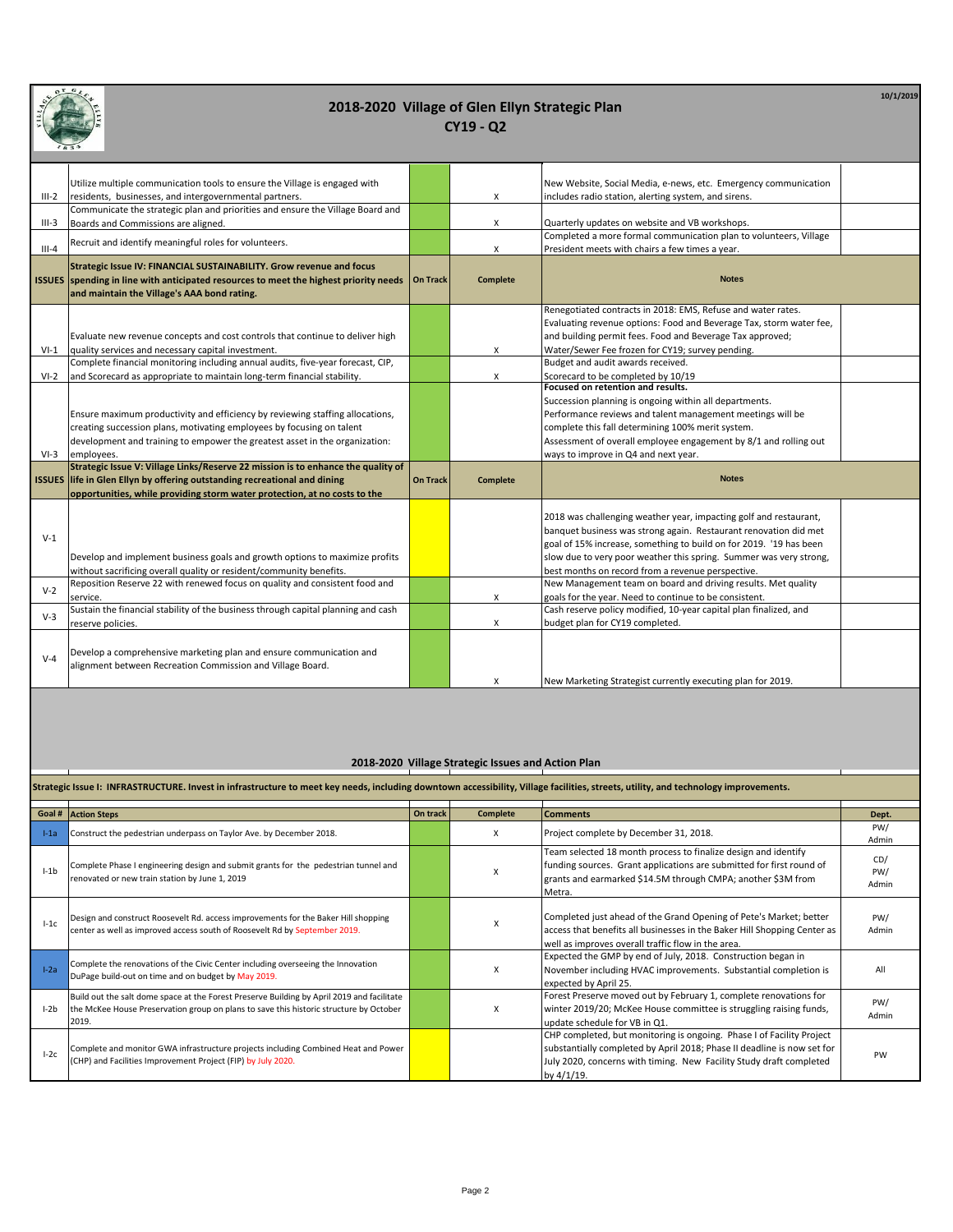

| $I-2d$ | Update the annual facilities plan that ensures annual investment in Village facilities<br>including Fire Stations, Police Station, Public Works, Village Links, and History Center by<br>December 2018.                                                                                    | X | Police Station Complete<br>Civic Center complete with punch list items.<br>Forest Preserve building-complete<br>Update facilities plan for Village in CY20<br>Historic Center flood issue resolved and they are back open for<br>business<br>Fire Company-Assessment completed and will be incorporated into<br>Facilities Study.<br>PW Building minor improvements completed<br>GWA facility project 11/19 (delays) & new facility plan is complete, | Admin        |
|--------|--------------------------------------------------------------------------------------------------------------------------------------------------------------------------------------------------------------------------------------------------------------------------------------------|---|-------------------------------------------------------------------------------------------------------------------------------------------------------------------------------------------------------------------------------------------------------------------------------------------------------------------------------------------------------------------------------------------------------------------------------------------------------|--------------|
| $I-3a$ | Execute the Capital Improvement Plan (CIP) including IT improvements, facility<br>improvements, and equipment replacement by Jan. 1, 2020.                                                                                                                                                 |   | built into capital budget for CY20.<br>Reoccurring annually.                                                                                                                                                                                                                                                                                                                                                                                          | All          |
| $I-3b$ | Develop and begin to implement the Roosevelt Road water main replacement project by<br>November 2019.                                                                                                                                                                                      | X | Phase I (Nicoll Way to IL-53) Complete; other water improvements<br>scheduled for over next 5 years.                                                                                                                                                                                                                                                                                                                                                  | PW           |
| $I-Aa$ | Design and update utility and streetscape improvements in CBD to enhance critical<br>commercial area to allow further private investment and improve quality of life by<br>December 2019.                                                                                                  |   | CBD Utility Study completed, revised budget set at \$18M; design team<br>(Civil Tech) finalizing Phase I by January 1, 2020. New schedule: Phase<br>Il approved by VB set to be completed in 2021; Construction<br>scheduled for 2021, 2022, and 2023.                                                                                                                                                                                                | PW/Admin     |
| $I-4h$ | Evaluate parking garage alternatives as well as economic development partnerships that<br>would increase parking in the downtown by October 2019. Village Board provided further<br>direction to proceed with plans to construct a parking garage behind the Civic Center by<br>July 2020. |   | Apex 400 parking garage project is delayed because of court actions.<br>Civic Center project is scheduled for Plan Commission in November,<br>Village Board consideration in December, construction schedules are a<br>bit tentative                                                                                                                                                                                                                  | CD/<br>Admin |
| $I-4c$ | Execute implementation of Phase I of Village wayfinding plan by August 2019.                                                                                                                                                                                                               | X | First phase was installed in August 2019, final components to be<br>installed this fall. Next phase scheduled for 2021.                                                                                                                                                                                                                                                                                                                               | CD/PW        |
|        |                                                                                                                                                                                                                                                                                            |   | TOTAL COMPLETE/ON TARGET=TOTAL: 9/12                                                                                                                                                                                                                                                                                                                                                                                                                  |              |
|        |                                                                                                                                                                                                                                                                                            |   |                                                                                                                                                                                                                                                                                                                                                                                                                                                       |              |

**Strategic Issue II: ECONOMIC DEVELOPMENT. Engage in progressive and proactive economic development to attract and retain key businesses to foster a vibrant business community by strategically increasing the Village's footprint, adding housing variety and increasing downtown commercial growth and residential density.**

| Goal #  | <b>Action Steps</b>                                                                                                                                                                                                                                                                                                                                                                                                                                                                                                                                                                                                                                              | On track | <b>Complete</b> | <b>Comments</b>                                                                                                                                                                                                                           | Dept.        |
|---------|------------------------------------------------------------------------------------------------------------------------------------------------------------------------------------------------------------------------------------------------------------------------------------------------------------------------------------------------------------------------------------------------------------------------------------------------------------------------------------------------------------------------------------------------------------------------------------------------------------------------------------------------------------------|----------|-----------------|-------------------------------------------------------------------------------------------------------------------------------------------------------------------------------------------------------------------------------------------|--------------|
|         | Focus on key development sites in the CBD and move forward with Giesche and                                                                                                                                                                                                                                                                                                                                                                                                                                                                                                                                                                                      |          |                 | Apex 400 Approved. Litigation Pending                                                                                                                                                                                                     | CD/          |
| $II-1a$ | McChesney sites and other underutilized parcels by December 31, 2019.                                                                                                                                                                                                                                                                                                                                                                                                                                                                                                                                                                                            |          |                 | Avere Project Approved                                                                                                                                                                                                                    | Admin        |
|         |                                                                                                                                                                                                                                                                                                                                                                                                                                                                                                                                                                                                                                                                  |          |                 | McChensey Project moving forward                                                                                                                                                                                                          |              |
| $II-1b$ | Review plans and work with Pete's Fresh Market to ensure their project is completed by                                                                                                                                                                                                                                                                                                                                                                                                                                                                                                                                                                           |          |                 | Plans approved by Village, permit issued and project preceding.                                                                                                                                                                           | CD/          |
|         | September 2019.                                                                                                                                                                                                                                                                                                                                                                                                                                                                                                                                                                                                                                                  |          |                 | Projected to be complete by fall 2019.                                                                                                                                                                                                    | Admin        |
|         | Execute the Economic Development plan including TIF promotion, Awards                                                                                                                                                                                                                                                                                                                                                                                                                                                                                                                                                                                            |          |                 |                                                                                                                                                                                                                                           |              |
|         | Program, business retention, as well as market village events, business                                                                                                                                                                                                                                                                                                                                                                                                                                                                                                                                                                                          |          |                 | Efforts continue on all fronts; business recruitment and retention                                                                                                                                                                        | CD/          |
|         | education and promote available sites and other opportunities to grow EAV,                                                                                                                                                                                                                                                                                                                                                                                                                                                                                                                                                                                       |          |                 | efforts focused on award program, TIF Districts promotion and                                                                                                                                                                             | Admin        |
|         | sales tax and a diverse and dynamic commercial districts; monitor annually by                                                                                                                                                                                                                                                                                                                                                                                                                                                                                                                                                                                    |          |                 | development review. CBD becoming a thriving restaurant district with                                                                                                                                                                      |              |
| $II-1C$ | December 31, 2019.                                                                                                                                                                                                                                                                                                                                                                                                                                                                                                                                                                                                                                               |          |                 | good mix of entertainment and other retail options.                                                                                                                                                                                       |              |
| $II-2a$ | Engage the community in a process and update the Village's Comprehensive Plan by                                                                                                                                                                                                                                                                                                                                                                                                                                                                                                                                                                                 |          |                 | Project has begun, downtown density question to be presented to VB                                                                                                                                                                        | CD           |
|         | December 2019.                                                                                                                                                                                                                                                                                                                                                                                                                                                                                                                                                                                                                                                   |          |                 | CY19 Q2. Final plan to be completed by CY19 Q3.                                                                                                                                                                                           |              |
| $II-2b$ | Implement an online building permit system to provide customer flexibility and improved                                                                                                                                                                                                                                                                                                                                                                                                                                                                                                                                                                          |          |                 | Staffing issues have delayed this project, but making some progress.                                                                                                                                                                      | CD           |
|         | service by May 2020.                                                                                                                                                                                                                                                                                                                                                                                                                                                                                                                                                                                                                                             |          |                 | New IT Staff will be reviewing options and making recommendations.                                                                                                                                                                        |              |
| $II-2C$ | Review and modify building codes, and ARC guidelines to create more flexibility for                                                                                                                                                                                                                                                                                                                                                                                                                                                                                                                                                                              |          |                 | Zoning Code modifications approved by VB; Sign Codes finalized in fall                                                                                                                                                                    | CD           |
|         | businesses by December 2019                                                                                                                                                                                                                                                                                                                                                                                                                                                                                                                                                                                                                                      |          |                 | 2018, building and ARC codes scheduled for Q4 2019.                                                                                                                                                                                       |              |
| $II-3a$ | Embrace residential and commercial annexation opportunities:<br>* Finalize the annexation of the industrial properties on the north side of Hill Ave.<br>Complete<br>*Finalize the annexation of DuPage Forest Preserve between Crescent and St. Charles by<br>March 1, 2018.-Complete<br>* Finalize the annexation of the industrial properties on the south side of Hill Ave by<br>September 1, 2019<br>*Finalize the annexation of the development on Swift Rd. through the existing pre-<br>annexation agreement. Complete<br>*Continue to pursue annexation on Cumnor by October, 2019.<br>Continue to pursue annexation of areas near GWA by December 2020 |          |                 | Hill Ave. should be finalized in August on north side of street, south<br>side may take longer; St. Charles Forest Preserve approved by VB;<br>Swift Rd. is moving forward; Cumnor/Acorn is proceeding ahead; GWA<br>on hold temporarily. | CD/<br>Admin |
| $II-4a$ | Grow business relationships with economic development partners, including but not<br>limited to, Alliance of Downtown Glen Ellyn, Glen Ellyn Chamber of Commerce, Choose<br>DuPage, College of DuPage, Glen Ellyn Public Library, DuPage Convention and Visitors<br>Bureau. Ongoing.                                                                                                                                                                                                                                                                                                                                                                             |          |                 | Assist with events, Innovation DuPage, marketing and<br>communications, support COD initiatives; strengthen role with CVB.                                                                                                                | CD/<br>Admin |
| $II-4b$ | Develop a plan to include the new Innovation DuPage in our business recruitment and<br>retention efforts by January 2019 and implement plan by June 2019                                                                                                                                                                                                                                                                                                                                                                                                                                                                                                         |          | x               | Working with partners including Library, Realtors, HS, Chamber and<br>Alliance.                                                                                                                                                           | Admin        |
| $II-4c$ | Consider including additional green space (plaza/pocket parks/fire pits), sidewalk cafes, a<br>sound system, improved alleys and parking lots, and enhanced lighting in the CBD as part<br>of the streetscape improvements being considered by October 2020.                                                                                                                                                                                                                                                                                                                                                                                                     |          |                 | CBD Utility Study In Progress, will be included in Streetscape Plan.<br>Purchased 423 Main to create better accessibility for parking garage.                                                                                             | Admin/<br>PW |
| II-4d   | Partner with the Chamber and the Alliance on opportunities to encourage CBD<br>businesses to extend hours by increasing pedestrian traffic and customers through<br>special events and activities. Ongoing.                                                                                                                                                                                                                                                                                                                                                                                                                                                      |          |                 | Events and new restaurants and retail shops are achieving that goal.                                                                                                                                                                      | CD/<br>Admin |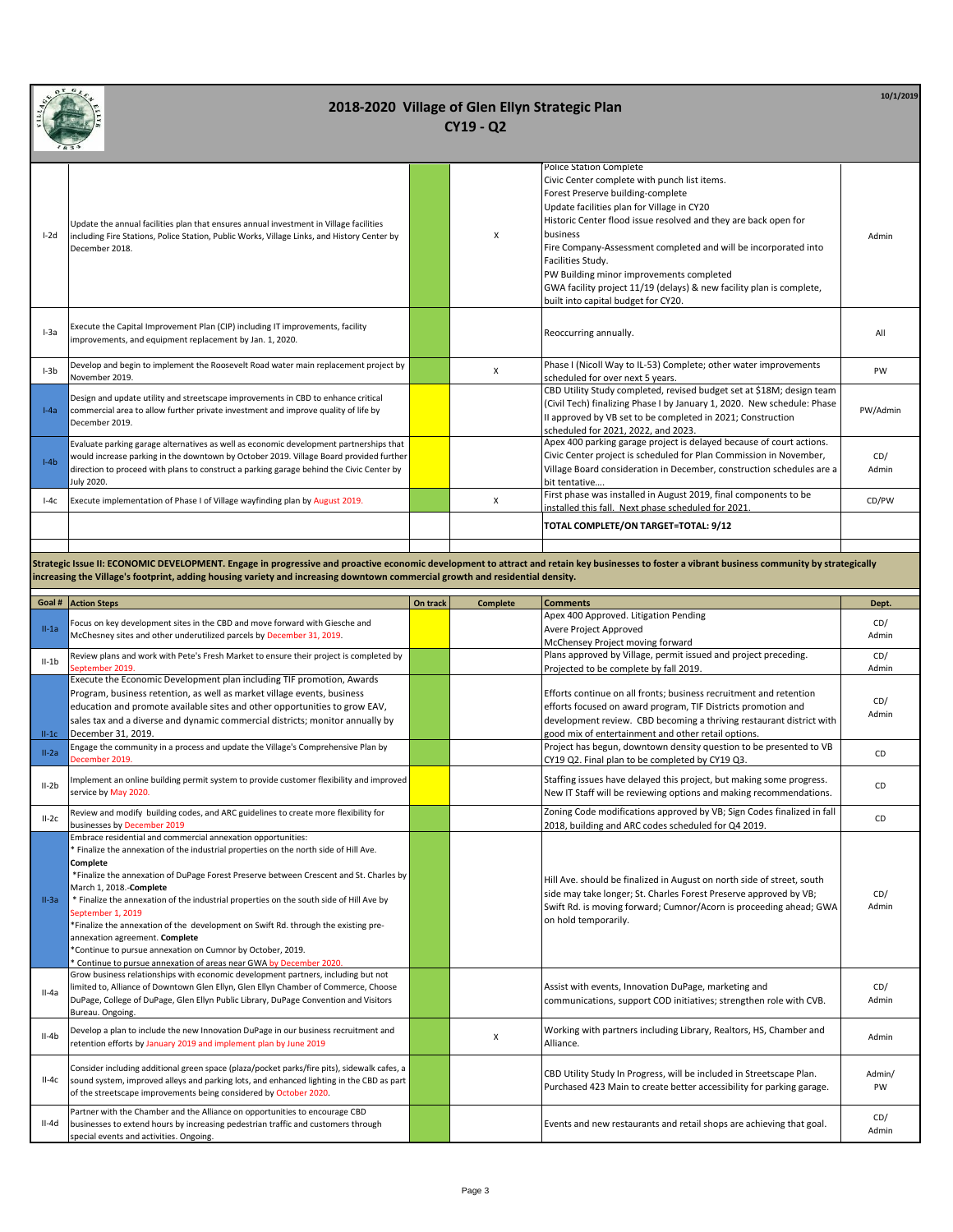| II-4e    | Monitor and promote a balanced approach to meeting the parking needs of the<br>community and work with the business community to educate and collaborate on<br>solutions by December 2019.                                  |          |                    | Short term parking ideas such as signage, private use, valet parking,<br>and enforcement modifications implemented. Rolled out<br>communication plan and additional modifications over next year as<br>capital projects impact downtown parking.                                                                                                                                                                                                                                                                                                                                                 | Admin/Police/Fin |
|----------|-----------------------------------------------------------------------------------------------------------------------------------------------------------------------------------------------------------------------------|----------|--------------------|--------------------------------------------------------------------------------------------------------------------------------------------------------------------------------------------------------------------------------------------------------------------------------------------------------------------------------------------------------------------------------------------------------------------------------------------------------------------------------------------------------------------------------------------------------------------------------------------------|------------------|
| II-4f    | Market and redevelop 825 N. Main property by June 2020                                                                                                                                                                      |          |                    | Proceed to buy back property and redevelop the property as a key<br>corner in the commercial district.                                                                                                                                                                                                                                                                                                                                                                                                                                                                                           | Admin/CD         |
|          |                                                                                                                                                                                                                             |          |                    | TOTAL COMPLETE/ON TARGET=TOTAL: 10/13                                                                                                                                                                                                                                                                                                                                                                                                                                                                                                                                                            |                  |
|          |                                                                                                                                                                                                                             |          |                    |                                                                                                                                                                                                                                                                                                                                                                                                                                                                                                                                                                                                  |                  |
|          | Strategic Issue III: COMMUNICATIONS AND ENGAGEMENT. Communicate with, educate and involve the community and volunteers to support and act on the Village's high priority needs and opportunities.                           |          |                    |                                                                                                                                                                                                                                                                                                                                                                                                                                                                                                                                                                                                  |                  |
| Goal #   | <b>Action Steps</b>                                                                                                                                                                                                         | On track | <b>Complete</b>    | <b>Comments</b>                                                                                                                                                                                                                                                                                                                                                                                                                                                                                                                                                                                  | Dept.            |
| $III-1a$ | Educate and promote the community survey as part of the strategic planning process by<br>March 2018.                                                                                                                        |          | Х                  | Survey completed in October 2017.                                                                                                                                                                                                                                                                                                                                                                                                                                                                                                                                                                | Admin            |
|          | Conduct emergency preparedness drill annually in the new EOC and continue to promote                                                                                                                                        |          |                    | Drill complete in October 2018. Follow up work and communicate                                                                                                                                                                                                                                                                                                                                                                                                                                                                                                                                   | PD/              |
| III-1b   | Reverse 911 system, radio station, cable station for emergency communication by<br>August 2018                                                                                                                              |          | x                  | legislative and County changes over next year.                                                                                                                                                                                                                                                                                                                                                                                                                                                                                                                                                   | Admin            |
| $III-1c$ | Continue philosophy that all customers are responded to by the village within two                                                                                                                                           |          |                    | Ongoing. Periodic review in place.                                                                                                                                                                                                                                                                                                                                                                                                                                                                                                                                                               | All              |
| $III-1d$ | business days with an acknowledgement of their request. -Ongoing<br>Develop an annual joint marketing plan with the Chamber and Alliance focused on                                                                         |          | $\pmb{\chi}$       | Reoccurs annually.                                                                                                                                                                                                                                                                                                                                                                                                                                                                                                                                                                               | Admin            |
|          | special event promotion annually by end of February.                                                                                                                                                                        |          |                    | Complete, new website is much improved and public education                                                                                                                                                                                                                                                                                                                                                                                                                                                                                                                                      |                  |
| III-2a   | Increase customer convenience, interaction, and improve transparency by enhancing the<br>functionality of the Village website by May 2019.                                                                                  |          | Х                  | continues on how best to utilize all functions. Will be considering<br>utilizing other portals in the future such as Boards and Commissions<br>and meeting agendas.                                                                                                                                                                                                                                                                                                                                                                                                                              | Admin            |
| $III-2b$ | Monitor the success of the PW service request system and evaluate alternatives for<br>other departments to utilize by December 2019.                                                                                        |          |                    | PW is complete, Your Gov is available for the public. May be merging<br>with Click/Fix in future, so this could delay roll out. Admin to lead this<br>effort with Finance, Property Maintenance and Police Records as next<br>departments.                                                                                                                                                                                                                                                                                                                                                       | Admin/PW         |
| $III-2c$ | Continue to evaluate and increase opportunities for partnership with intergovernmental<br>entities. Ongoing                                                                                                                 |          |                    | Ongoing efforts to share resources & ideas, including:<br>COD: ID, Police training and range utilization, Culinary Partnership<br>Village Links;<br>Park District: reviewing property ownership, capital projects, Lake<br>Ellyn and joint purchasing;<br>Library: capital projects, payroll support<br>Schools: Space needs assistance, HS capital and parking collaboration;<br>IGA with SD 41 for water main;<br>Lombard IGA with Hill Ave. water main project;<br>Forest Preserve: Salt Storage, stormwater projects;<br>County: capital and beautification efforts, North/South bike route. | Admin            |
|          | Enhance social media presence and cable channel utilization as communication tools:                                                                                                                                         |          |                    |                                                                                                                                                                                                                                                                                                                                                                                                                                                                                                                                                                                                  |                  |
| $III-2d$ | Audio, Video Aspect, Programming                                                                                                                                                                                            |          |                    | Village is using various social media platforms effectively; Twitter for<br>PD; reviewing Next Door; Village Links has embraced social media:<br>Budgeted improvements to cable equipment for Q4 CY19.                                                                                                                                                                                                                                                                                                                                                                                           | Admin            |
| III-3a   | Communicate any updates to 2018-20 Strategic Plan after New Board takes over in May<br>and incorporate goals into the annual budget process -January 31, 2020                                                               |          |                    | Working with VB to develop Strategic Plan update with new VB this<br>fall/winter.                                                                                                                                                                                                                                                                                                                                                                                                                                                                                                                | Admin            |
| III-4a   | Encourage voter turnout by promoting Town Hall Meetings and the election process by<br>October 2018.                                                                                                                        |          | $\pmb{\mathsf{X}}$ | Working with Civic Betterment Party to promote activities as<br>appropriate.                                                                                                                                                                                                                                                                                                                                                                                                                                                                                                                     | Admin            |
| $III-4b$ | Continue to educate potential commissioners and recruit volunteers for meaningful roles<br>on Boards and Commissions and work with the Alliance and Chamber to foster<br>volunteerism for special events. Ongoing.          |          | х                  | Reoccurring annually. Annual meeting with Village President and the<br>Board/Commission Chairs is schedule for February 2019. New<br>members scheduled for VB meeting in May.                                                                                                                                                                                                                                                                                                                                                                                                                    | Admin            |
| $III-4c$ | Continue to be responsive and adapt to elected officials requests for information and<br>involvement. Ongoing                                                                                                               |          | X                  | Continue producing Manager's Reports and conducting biweekly<br>meetings with Elected Officials; provide updates on ED, Capital<br>projects, and other important topics. New Elected Officials meetings<br>held in March/April. Developed various Work Groups to engage<br>elected officials in the planning and development phase.                                                                                                                                                                                                                                                              | Admin            |
|          |                                                                                                                                                                                                                             |          |                    | TOTAL COMPLETE/ON TARGET=TOTAL: 11/12                                                                                                                                                                                                                                                                                                                                                                                                                                                                                                                                                            |                  |
|          |                                                                                                                                                                                                                             |          |                    |                                                                                                                                                                                                                                                                                                                                                                                                                                                                                                                                                                                                  |                  |
|          | Strategic Issue IV: FINANCIAL SUSTAINABILITY. Grow revenue and focus spending in line with anticipated resources to meet the highest priority needs and maintain the Village's AAA bond rating. Evaluate the feasibility of |          |                    |                                                                                                                                                                                                                                                                                                                                                                                                                                                                                                                                                                                                  |                  |
|          | consolidating operations, services, procedures, and common tasks within and across departments and explore cost sharing partnerships with intergovernmental groups and recommend changes as part of budget process annually |          |                    |                                                                                                                                                                                                                                                                                                                                                                                                                                                                                                                                                                                                  |                  |
|          | <b>Goal IV Action Steps</b>                                                                                                                                                                                                 | On track | <b>Complete</b>    | <b>Comments</b>                                                                                                                                                                                                                                                                                                                                                                                                                                                                                                                                                                                  | Dept.            |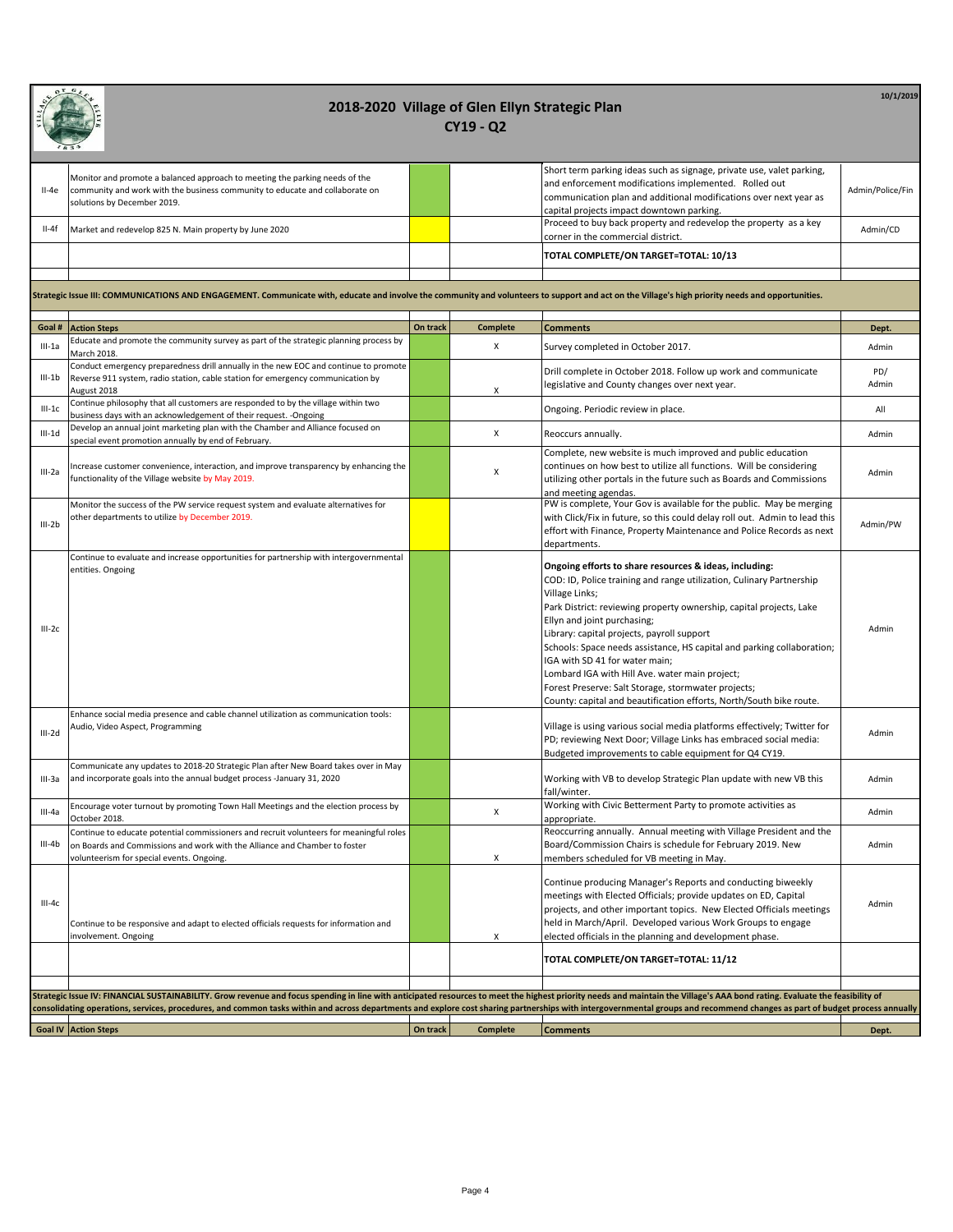| Monitor state budget impacts and identify new revenue sources and grant opportunities<br>to address budget shortfalls including HRST increase and food and beverage tax:                                                                                                                                                                                                                                                                                                                                                                                                                                                                                                                                                               |                   |
|----------------------------------------------------------------------------------------------------------------------------------------------------------------------------------------------------------------------------------------------------------------------------------------------------------------------------------------------------------------------------------------------------------------------------------------------------------------------------------------------------------------------------------------------------------------------------------------------------------------------------------------------------------------------------------------------------------------------------------------|-------------------|
| Home Rule increase agreed to in 2018 budget, Food and Beverage Tax<br>*HRST Increase in June 2018<br>approved for capital projects beginning March 2019. Plan to issue<br>*No increase to W/S for 2019.<br>bonds by end of year to pay for streetscape, parking garage, and Civic<br>*New building permit fees went into effect on January 1, 2019 (Need to modify by Q4<br>X<br>$IV-1a$<br>Center renovations. Fees/Fines completed and being implemented.<br>CY19.<br>*Food and Beverage Tax went into effect on March 1, 2019.<br>W&S Rate Study to be started in CY19.<br>*EMS Contact (3 years) took effect July 2019<br>*Issuing 3 Series of Bonds (Series 1-Complete-2018; Series 2-Spring-2020; Series 3-2022 if<br>necessary) | All               |
| Periodically adjust Village fees and fines to be commensurate with the cost of providing<br>Building Permit, Parking, Business registration, parking fines, and<br>X<br>IV-1b services by establishing gradual and appropriate increases in line with other communities<br>other fees/fines being considered and implemented.<br>by October 2018.                                                                                                                                                                                                                                                                                                                                                                                      | All               |
| Updating a Five-Year Plan; hires IT Director- retirement, complete<br>2019 goals including AP (delayed), building permit (delayed), LPR<br>cameras and parking kiosk projects, RMS/CAD through<br>IV-1c Evaluate opportunities to utilize technology to consolidate functions, streamline work<br>DuComm/ETSB, and completed GIS projects including website<br>processes, and deliver services more efficiently and transition the IT department by<br>December 2019<br>enhancements                                                                                                                                                                                                                                                   | All               |
| Slow rollout continues, system working, but need Dashboard to be<br>IV-1d Automate the Accounts Payable process by January 2020.<br>implemented before we go 100%.                                                                                                                                                                                                                                                                                                                                                                                                                                                                                                                                                                     | Finance/<br>Admin |
| IV-2a Develop a five-year Capital Improvement Plan (CIP) to guide future capital investment<br>$\times$<br>Reoccurring annually. Presented to Village Board in September '19.<br>and present to Village Board as part of annual budget process annually by August 2018.                                                                                                                                                                                                                                                                                                                                                                                                                                                                | Finance/<br>Admin |
| Reoccurring annually. Completed, reviewed by Finance Commission<br>$IV-2b$<br>X<br>and will be presented to VB at first budget workshop.<br>Complete annual five year forecast by October 2019.                                                                                                                                                                                                                                                                                                                                                                                                                                                                                                                                        | Finance           |
| Scheduled for Q4 CY19<br>$IV-2c$<br>Complete the Financial Scorecard by November 2019.                                                                                                                                                                                                                                                                                                                                                                                                                                                                                                                                                                                                                                                 | Finance           |
| X<br>Receive the budget and audit awards from GFOA by October 1, 2019.<br>$IV-2d$<br>Reoccurring annually.                                                                                                                                                                                                                                                                                                                                                                                                                                                                                                                                                                                                                             | Finance           |
| Completed General Fund, W&S and Links/Reserve 22 were evaluated<br>$IV-2e$<br>X<br>and modified in 2018. Covered with Five year Forecast in 2019.<br>Review reserve policy for all funds by May 2018.                                                                                                                                                                                                                                                                                                                                                                                                                                                                                                                                  | Finance           |
| Create succession plans in all departments and continually review staffing allocation and<br>X<br>Iv-3a<br>Discussing internally.<br>needs. - Ongoing                                                                                                                                                                                                                                                                                                                                                                                                                                                                                                                                                                                  | All               |
| Part of employee engagement assessment and scheduling customer<br>Foster training, continuing education, skill development, and cross-training for personnel<br>$IV-3b$<br>service training for all employees in CY19. Ethics training will be<br>by October 1, 2019.<br>scheduled in 2020.                                                                                                                                                                                                                                                                                                                                                                                                                                            | All               |
| TOTAL COMPLETE/ON TARGET=TOTAL: 10/11                                                                                                                                                                                                                                                                                                                                                                                                                                                                                                                                                                                                                                                                                                  |                   |
|                                                                                                                                                                                                                                                                                                                                                                                                                                                                                                                                                                                                                                                                                                                                        |                   |

**Strategic Issue V: Village Links/Reserve 22 mission is to enhance the quality of life in Glen Ellyn by offering outstanding recreational and dining opportunities, while providing storm water protection, at no costs to the taxpayer.**

|        | <b>Goal V</b> Action Steps                                                                                                                                                                                                                                                                                                                                                                                                                                                                                                                                                          | <b>On Track</b> | <b>Complete</b> | <b>Comments</b>                                                                                                                                                                                                                                                                                                                                                                                                                                                                                                                                                                                                                                                                                                           | Dept.                              |
|--------|-------------------------------------------------------------------------------------------------------------------------------------------------------------------------------------------------------------------------------------------------------------------------------------------------------------------------------------------------------------------------------------------------------------------------------------------------------------------------------------------------------------------------------------------------------------------------------------|-----------------|-----------------|---------------------------------------------------------------------------------------------------------------------------------------------------------------------------------------------------------------------------------------------------------------------------------------------------------------------------------------------------------------------------------------------------------------------------------------------------------------------------------------------------------------------------------------------------------------------------------------------------------------------------------------------------------------------------------------------------------------------------|------------------------------------|
| $V-1a$ | Generate profit to cover annual debt, execute CIP targets, build cash reserves, and meet<br>financial goals at the Village Links/Reserve 22 by January 1, 2020:<br>• Operating Revenues at \$3M in Golf; and \$2.5M in Food & Beverage including \$850K in<br>banquet sales<br>· Overall Operating Profits at 18% of Revenues, to cover debt, capital projects, and<br>maintain adequate cash reserves. Prime cost between 75% and 85%.<br>• Guest Satisfaction Rating at 4 or above, measured by online reviews, customer<br>satisfaction rating cards, and Secret Shopper program |                 |                 | Goal: Challenging year in CY18; need stronger golf year to carry over<br>into restaurant, for restaurant improvements to get results, grow off-<br>season business, maximize marketing potential, and ideally have a<br>solid spring. Banquet business still growing steadily; golf has stay<br>steady, but need more growth.<br>Result: After very slow spring, poor weather, improved marketing<br>efforts and took advantage of terrific weather this summer, highest<br>revenue months in June, July and August. Still falling short of reserve<br>policy, but debt will fall off in 2023. Customer Satisfaction Scores are<br>good; banquets business continues to grow, marketing efforts are<br>producing results. | Village Links-<br>Reserve 22       |
| $V-1b$ | Review reserve policy, future capital projects and determine a timeframe for possible<br>short-term investments in the facility by May, 2018.                                                                                                                                                                                                                                                                                                                                                                                                                                       |                 | X               | Reviewed with Rec Commission in 2019, plan for next few years.                                                                                                                                                                                                                                                                                                                                                                                                                                                                                                                                                                                                                                                            | Admin/Village Links-<br>Reserve 22 |
| $V-1c$ | Evaluate catering and take-out programs as way to grow business by December 2019.                                                                                                                                                                                                                                                                                                                                                                                                                                                                                                   |                 |                 | Take Out program will be enhanced with new app; waiting on<br>researching catering program.                                                                                                                                                                                                                                                                                                                                                                                                                                                                                                                                                                                                                               | Village Links-<br>Reserve 22       |
| $V-1d$ | Develop a sales & marketing team to maximize capacity of banquet business, with a goal<br>of reaching \$1M in banquet sales by December 2020.                                                                                                                                                                                                                                                                                                                                                                                                                                       |                 |                 | Hired new Marketing Strategist who is implementing new marketing<br>plan developed by our consultant and evaluating hiring sales force.                                                                                                                                                                                                                                                                                                                                                                                                                                                                                                                                                                                   | Admin/Village Links-<br>Reserve 22 |
|        | Review and modify staffing structure and hire Executive Chef and Restaurant Manager to<br>improve upon employee retention, employee training, and build a quality staff to<br>V-2a implement business plan starting in March 1, 2018.                                                                                                                                                                                                                                                                                                                                               |                 | X               | Exec Chef hired on January 5, 2018. Sous Chef hired in June 2019.<br>Holding off on replacing new Restaurant Manager.                                                                                                                                                                                                                                                                                                                                                                                                                                                                                                                                                                                                     | Admin/Village Links-<br>Reserve 22 |
|        | V-2b Provide consistent service and a creative culinary experience by December 1, 2019.                                                                                                                                                                                                                                                                                                                                                                                                                                                                                             |                 | X               | Prelaunch the restaurant in mid-October with dinning room<br>renovation, new Chef and staff via a new marketing strategy. Modify<br>menu three times a year; service levels have improved.                                                                                                                                                                                                                                                                                                                                                                                                                                                                                                                                | Village Links-<br>Reserve 22       |
|        | Develop a 10-year Capital Improvement Plan that prioritizes potential renovations<br>V-3a   including clubhouse, patio and/or pavilion enhancements by October 2019.                                                                                                                                                                                                                                                                                                                                                                                                                |                 |                 | Reviewed with Rec Commission in April.                                                                                                                                                                                                                                                                                                                                                                                                                                                                                                                                                                                                                                                                                    | Village Links-<br>Reserve 22       |